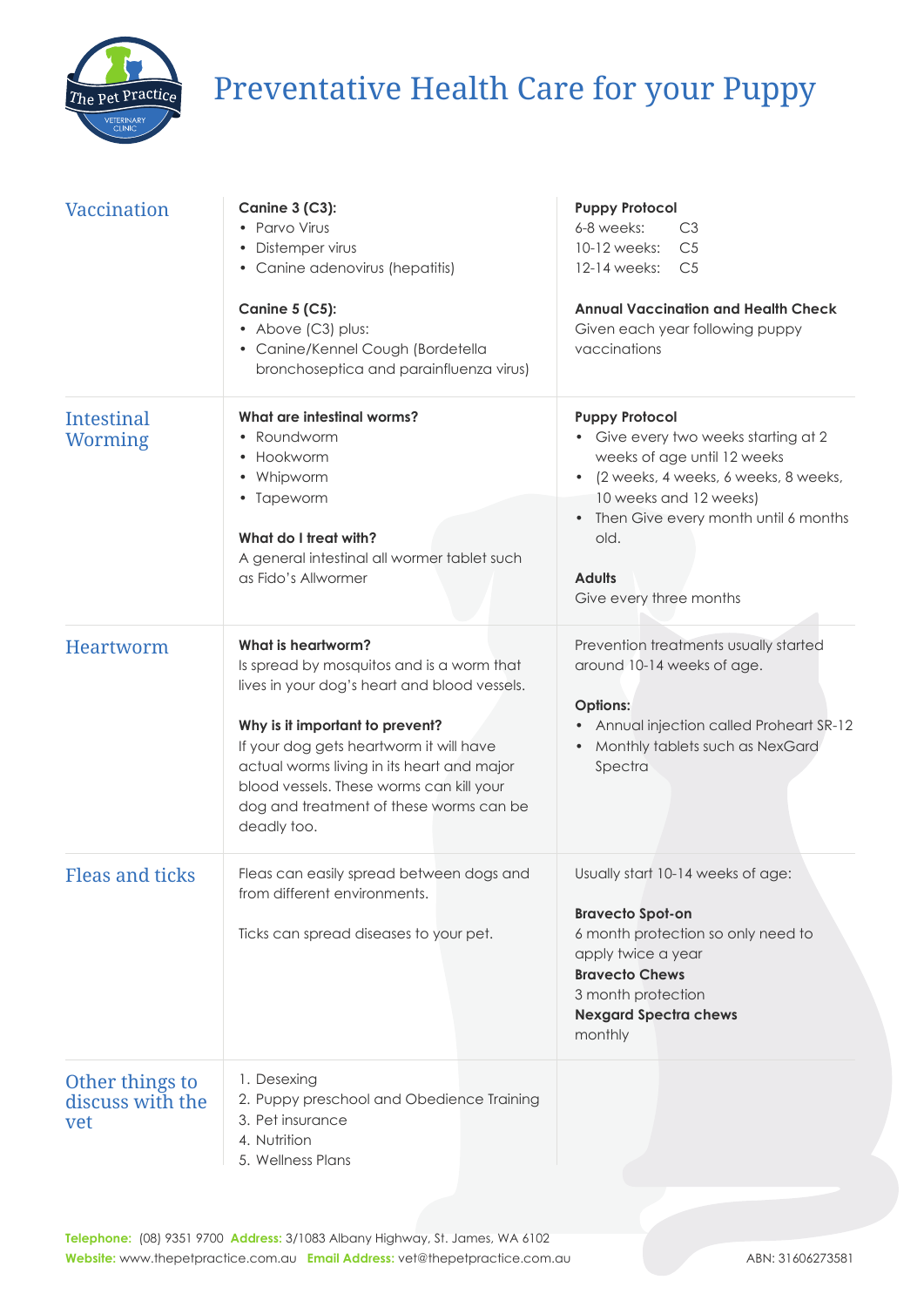Preventative Health Care for your Puppy



## 10 questions every puppy owner should ask

## 1. Why do we vaccinate?

- Vaccinations protect your pet from highly contagious and often fatal diseases.
- Diseases such parvovirus rapidly spreads around local communities and dog parks.
- These diseases are really serious and even with appropriate treatment can be fatal. In addition, treating your pet can be very exspensive.
- Kennel cough is a very contagious disease, and vaccination is essential if your dog is socialising with other dogs.

## 2. Why do we give flea prevention?

- Prevention is easier than eradication
- All pets are susceptible to catching fleas.
- Fleas lay +50 eggs per day that develop into larvae, that can survive living in the household environment for a long time, making it difficult to remove the fleas from your house and garden.

## 3. Why do we give intestinal worming prevention?

- The intestinal worms we treat are contagious to other dogs and people and are spread by eating or drinking contaminated sources.
- Hookworm, roundworm, tapeworm, and whipworm invade the intestinal lining causing discomfort, weight loss, and diarrhoea in your pet
- Hookworm is also spread through milk to feeding puppies, and by invading paw pads or feet and entering the blood stream. Once they reach the intestines they attach to the lining and suck your pets blood causing anaemia.

## 4. Why is heartworm prevention important?

- Heartworm involves worms living within your pet's heart, and travelling to the lungs causing blood vessel blockages, and sometimes sudden death.
- It is easily spread by mosquito's between dogs and on rare occasions to people.
- Prevention is best, as treatment against heartworm disease is risky as dead worms can also obstruct the major blood vessels causing death.

## 5. Do you need pet insurance?

- Pet insurance is a safety net to protect against unexpected costs related to your pet.
- Pet insurance covers veterinary bills along with loss and theft of your pet, treatment for behavioural problems, death by illness or injury, and liability cover.
- The best time to start insurance is when your puppy is young and has no pre-existing conditions. Insurance companies do not cover your pets pre existing conditions.
- We can sign you up to a 4 week free insurance plan with Petplan. This will get your pet covered while you look at insurance options and decide which insurance provide suits your needs. Ask our friendly nurses to sign you up today.